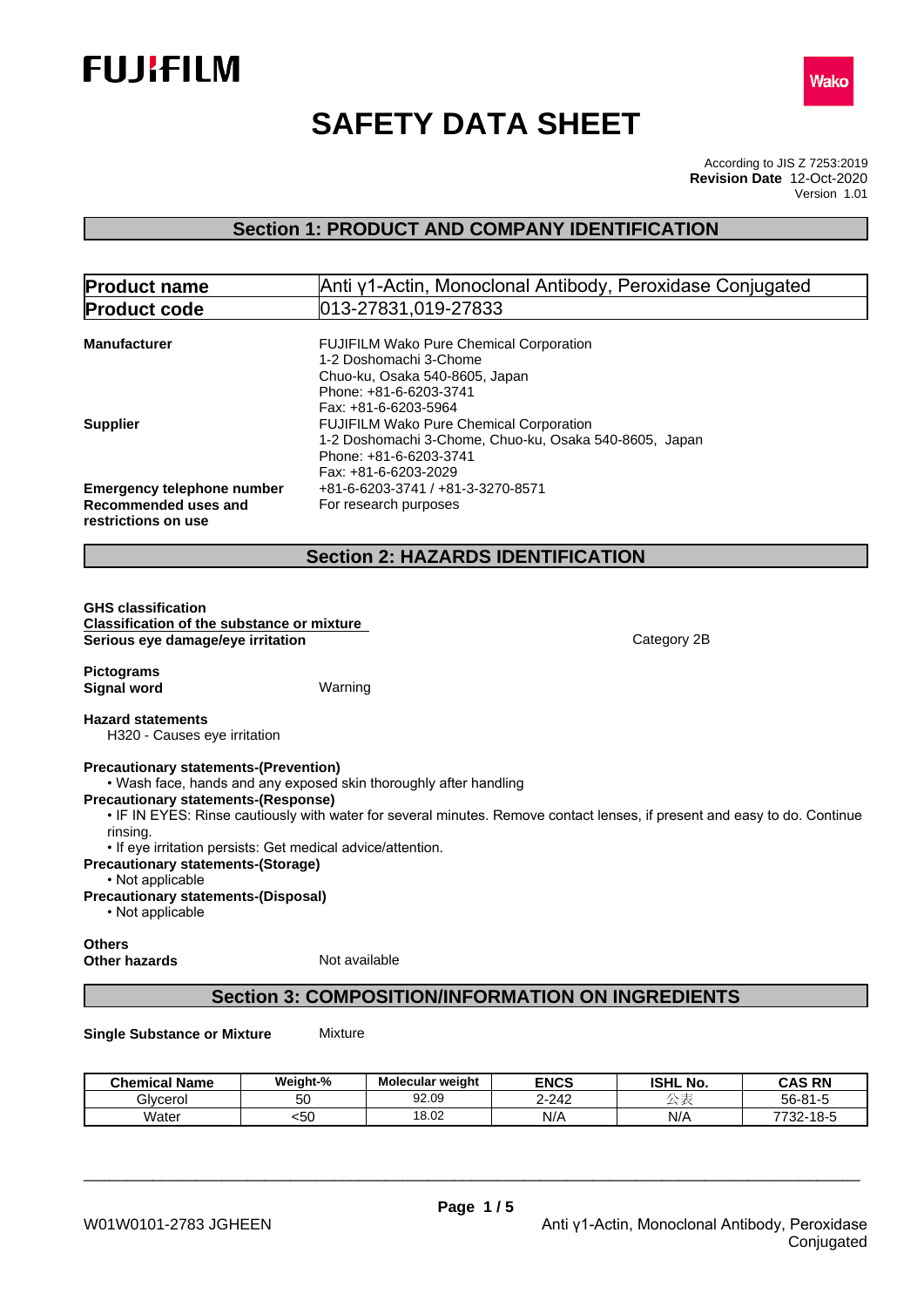| -<br>-<br>Chloride<br>Sodium | v.v | $\sim$<br>38.4 <sup>Z</sup>                | 236<br>(A)<br>. | -<br>053<br>$\sqrt{ }$<br>∵ - ا ت | 764.<br>$\overline{ }$                                               |
|------------------------------|-----|--------------------------------------------|-----------------|-----------------------------------|----------------------------------------------------------------------|
| . .<br>Immunoalobulin        | .   | N/A<br>and the contract of the contract of | NI/<br>ייש      | N/A                               | 2702E<br>$\mathsf{A}$<br>N/A<br>-1037ء -<br>.<br>$\cdot$<br><u>.</u> |

**Impurities and/or Additives:** Not applicable

## **Section 4: FIRST AID MEASURES**

#### **Inhalation**

Remove to fresh air. If symptoms persist, call a physician.

#### **Skin contact**

Wash off immediately with soap and plenty of water. If symptoms persist, call a physician.

#### **Eye contact**

IF IN EYES: Rinse cautiously with water for several minutes. Remove contact lenses, if present and easy to do. Continue rinsing. Immediate medical attention is required.

#### **Ingestion**

Rinse mouth. Never give anything by mouth to an unconscious person. Call a physician or poison control center immediately. Do not induce vomiting without medical advice.

#### **Protection of first-aiders**

Use personal protective equipment as required.

## **Section 5: FIRE FIGHTING MEASURES**

#### **Suitable extinguishing media**

Water spray (fog), Carbon dioxide (CO2), Foam, Extinguishing powder, Sand

**Unsuitable extinguishing media**

#### No information available

#### **Specific hazards arising from the chemical product**

Thermal decomposition can lead to release of irritating and toxic gases and vapors.

#### **Special extinguishing method**

#### No information available

### **Special protective actions for**

#### **fire-fighters**

Use personal protective equipment as required.Firefighters should wear self-contained breathing apparatus and full firefighting turnout gear.

## **Section 6: ACCIDENTAL RELEASE MEASURES**

#### **Personal precautions, protective equipment and emergency procedures**

For indoor, provide adequate ventilation process until the end of working. Deny unnecessary entry other than the people involved by, for example, using a rope. While working, wear appropriate protective equipments to avoid adhering it on skin, or inhaling the gas. Work from windward, and retract the people downwind.

#### **Environmental precautions**

To be careful not discharged to the environment without being properly handled waste water contaminated.

#### **Methods and materials for contaminent and methods and materials for cleaning up**

Absorb dry sand, earth, sawdust and the waste. Collect empty container that can be sealed.

### **Recoverly, neutralization**

No information available

#### **Secondary disaster prevention measures**

Clean contaminated objects and areas thoroughly observing environmental regulations.

## **Section 7: HANDLING AND STORAGE**

#### **Handling**

**Technical measures**

Use with local exhaust ventilation.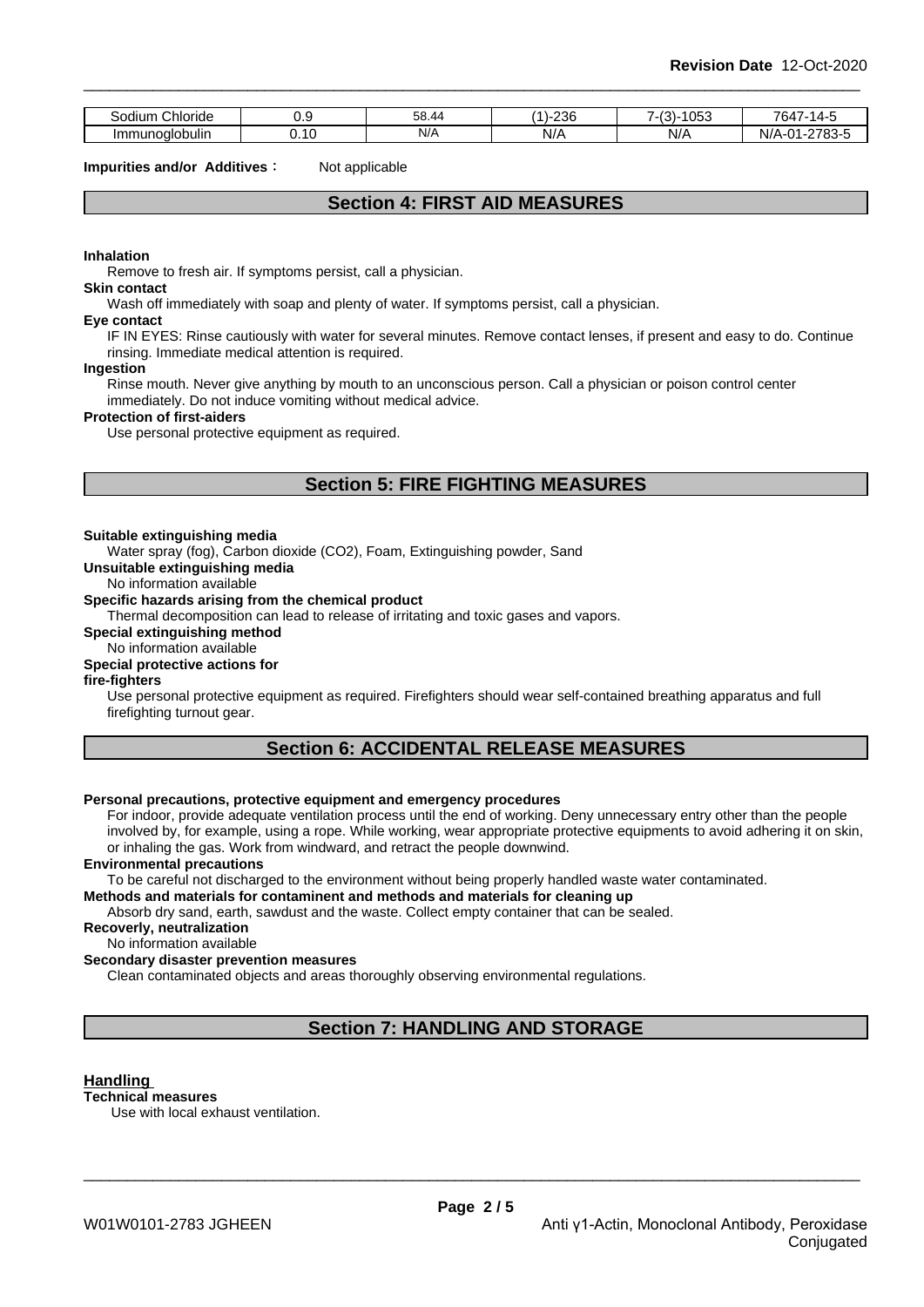#### **Precautions**

Do not rough handling containers, such as upsetting, falling, giving a shock, and dragging. Prevent leakage, overflow, and scattering. Not to generate steam and dust in vain. Seal the container after use. After handling, wash hands and face, and then gargle. In places other than those specified, should not be smoking or eating and drinking. Should not be brought contaminated protective equipment and gloves to rest stops. Deny unnecessary entry of non-emergency personnel to the handling area.

#### **Safety handling precautions**

Use personal protective equipment as required.

# **Storage**

| Safe storage conditions   |                                                                              |
|---------------------------|------------------------------------------------------------------------------|
| <b>Storage conditions</b> | Container protected from light, and store tightly closed in freezer (-20°C). |
| Safe packaging material   | Polypropylene                                                                |
| Incompatible substances   | Strong oxidizing agents                                                      |

## **Section 8: EXPOSURE CONTROLS/PERSONAL PROTECTION**

#### **Engineering controls**

In case of indoor workplace, seal the source or use a local exhaust system. Provide the safety shower facility, and handand eye-wash facility. And display their position clearly.

**Exposure limits** This product, as supplied, does not contain any hazardous materials with occupational exposure limits established by the region specific regulatory bodies.

#### **Personal protective equipment**

**Respiratory protection**<br> **Protection**<br> **Protection gloves Hand protection Skinandbody protection** Long-sleeved work clothes **General hygiene considerations**

**Eye protection Exercise** protective eyeglasses or chemical safety goggles

Handle in accordance with good industrial hygiene and safety practice.

## **Section 9: PHYSICAL AND CHEMICAL PROPERTIES**

### **Form**

| Appearance                                             | liquid            |
|--------------------------------------------------------|-------------------|
| Odor                                                   | No data available |
| <b>Melting point/freezing point</b>                    | No data available |
| Boiling point, initial boiling point and boiling range | No data available |
| <b>Flammability</b>                                    | No data available |
| <b>Evaporation rate:</b>                               | No data available |
| Flammability (solid, gas):                             | No data available |
| Upper/lower flammability or                            |                   |
| explosive limits                                       |                   |
| Upper:                                                 | No data available |
| Lower:                                                 | No data available |
| <b>Flash point</b>                                     | No data available |
| Auto-ignition temperature:                             | No data available |
| Decomposition temperature:                             | No data available |
| рH                                                     | No data available |
| Viscosity (coefficient of viscosity)                   | No data available |
| <b>Dynamic viscosity</b>                               | No data available |
| <b>Solubilities</b>                                    | No data available |
| n-Octanol/water partition coefficient: (log Pow)       | No data available |
| Vapour pressure                                        | No data available |
| <b>Specific Gravity / Relative density</b>             | No data available |
| Vapour density                                         | No data available |
| <b>Particle characteristics</b>                        | No data available |

## **Section 10: STABILITY AND REACTIVITY**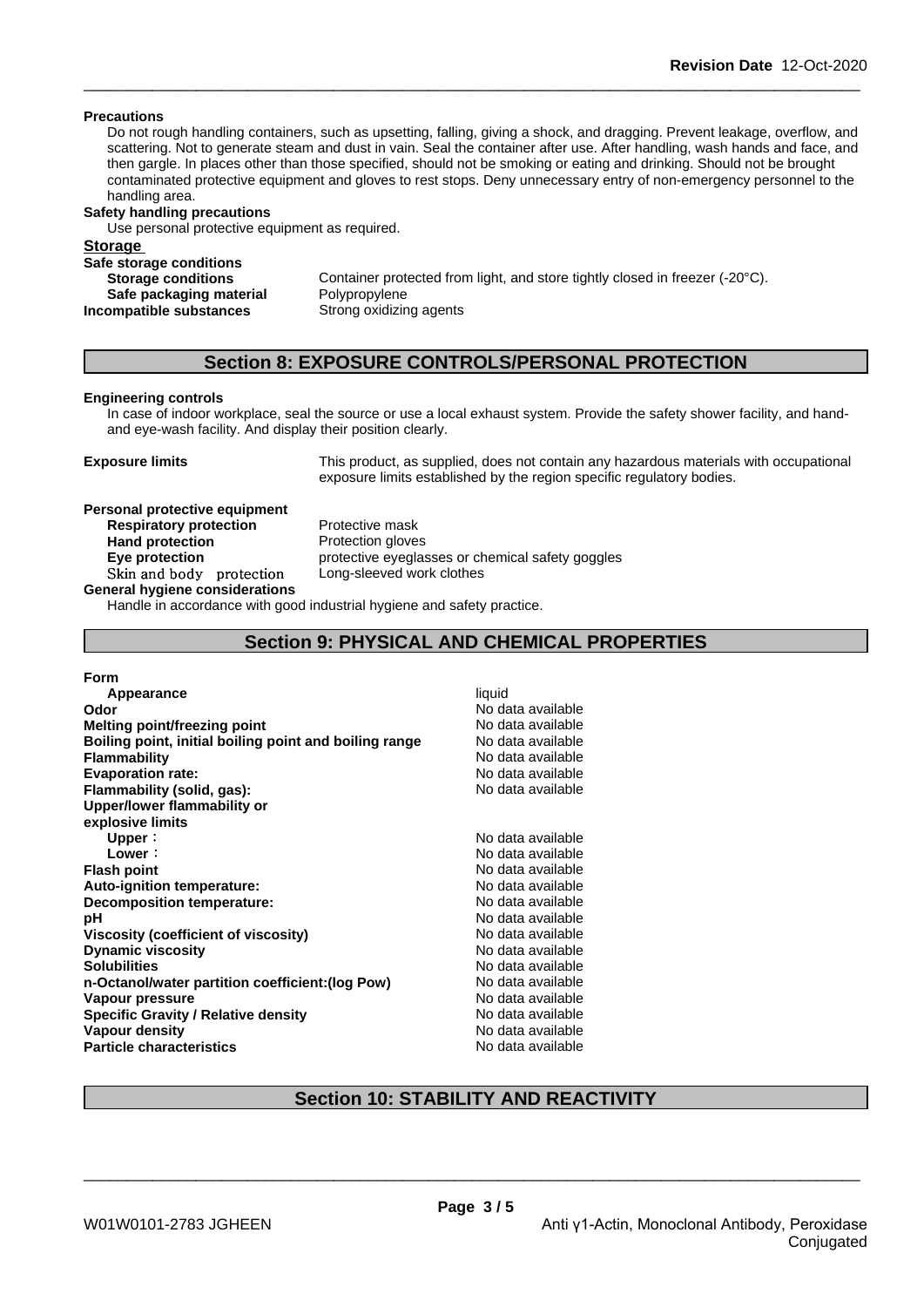**Stability**

**Reactivity** No data available **Chemical stability** May be altered by light.

**Hazardous reactions** None under normal processing

**Conditions to avoid**

Extremes of temperature and direct sunlight

**Incompatible materials**

Strong oxidizing agents **Hazardous decomposition products**

Carbon monooxide (CO), Carbon dioxide (CO2), Nitrogen oxides (NOx), Halides, Phosphorus oxide, Nickel oxides

## **Section 11: TOXICOLOGICAL INFORMATION**

**Acute toxicity Acute toxicity Acute has a structure in the structure of**  $\mathbb{R}^n$  **No data available** 

**Skin irritation/corrosion** No data available **Serious eye damage/ irritation No data available No data available Respiratory or skin sensitization** No data available **Reproductive cell mutagenicity** No data available **Carcinogenicity Carcinogenicity No data available** 

**Reproductive toxicity**<br> **Reproductive toxicity**<br> **STOT-single exposure**<br> **No data available STOT-single exposure**<br> **STOT-repeated exposure**<br> **STOT-repeated exposure STOT-repeated exposure Aspiration hazard** No data available

## **Section 12: ECOLOGICAL INFORMATION**

**Ecotoxicity** No information available

**Other data** No data available

**Persistence and degradability** No information available **Bioaccumulative potential** No information available **Mobility in soil**<br> **Hazard to the ozone layer** Mo information available **Hazard to the ozone layer** 

## **Section 13: DISPOSAL CONSIDERATIONS**

#### **Waste from residues**

Disposal should be in accordance with applicable regional, national and local laws and regulations. **Contaminated container and contaminated packaging**

Disposal should be in accordance with applicable regional, national and local laws and regulations.

## **Section 14: TRANSPORT INFORMATION**

**ADR/RID** Not regulated **UN number Proper shipping name: UN classfication Subsidiary hazard class Packing group Marine** pollutant